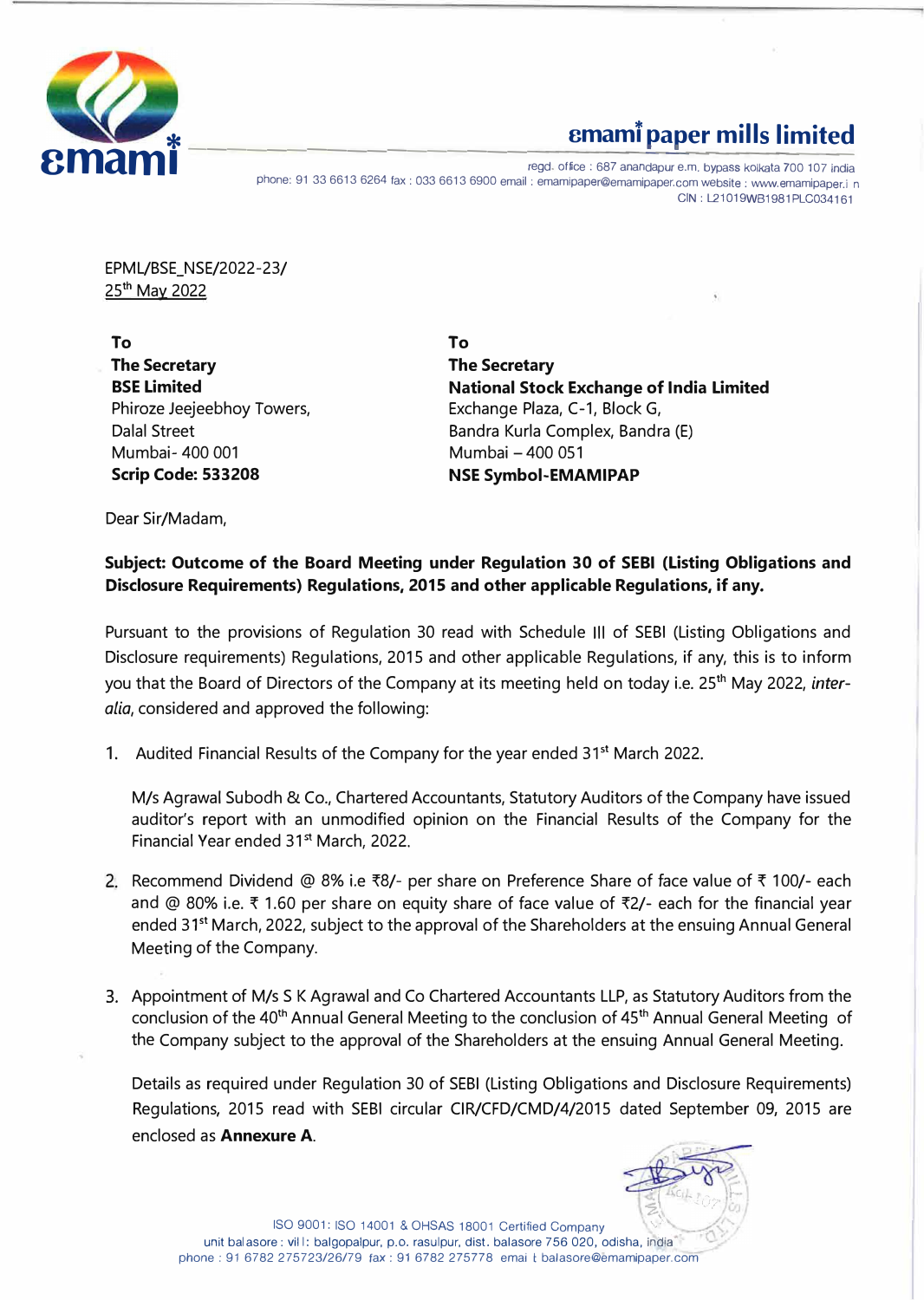

# **cmamt paper mills limited**

regd. office : 687 anandapur e.m. bypass kol kta 700 107 india<br>phone: 91 33 6613 6264 fax : 033 6613 6900 email : emamipaper@emamipaper.com website : www.emamipaper.in egd. office : 687 anandapur e.m. bypass kol kta 700 107 india \_ \_ 8 .<br>ا \_ \_ CIN: L21019WB1981PLC034161

- 4. Approved the Resignation of Shri Sushil Kumar Khetan, Director (Operations) & CFO with effect from the closure of business hours on 31<sup>st</sup> May, 2022.
- 5. In continuation to earlier communication dated 31<sup>st</sup> January, 2022 regarding roll out of voluntary retirement scheme for eligible employees of Gulmohar unit (Kolkata, West Bengal) of the Company, the Board noted that said scheme was implemented during the quarter and accordingly all staff and workers of the unit opted for voluntary retirement.

The production at the Gulmohar unit continues to remain suspended due to various reasons beyond the control of management and manifold techno-commercial reasons. Accordingly, Board approved the closure of the Gulmohar unit (Kolkata, West Bengal) of the Company. The Production capacity of the Gulmohar unit is about 5% of the overall production capacity of the Company and the closure of Gulmohar unit will have no material impact on the overall production of the Company

6. Reconstitution of the Risk Management Committee as under:

| <b>Name of the Director</b>                              | Category             | <b>Designation</b> |  |
|----------------------------------------------------------|----------------------|--------------------|--|
| Shri Hari Mohan Marda                                    | Independent Director | Chairman           |  |
| Shri J K Khetawat                                        | Independent Director | Member             |  |
| Shri Vivek Chawla<br>Whole-time director & CEO<br>Member |                      |                    |  |

The aforesaid Board Meeting commenced on  $12:10 \text{ pm}$  and concluded on  $03:15 \text{ p}$ .

Kindly take the same on your record and oblige.

For **Emami Paper Mills Limited**

Debendra Banthiya **Company Secretary Membership No.F-7790** 

**Enclosed: As Above**